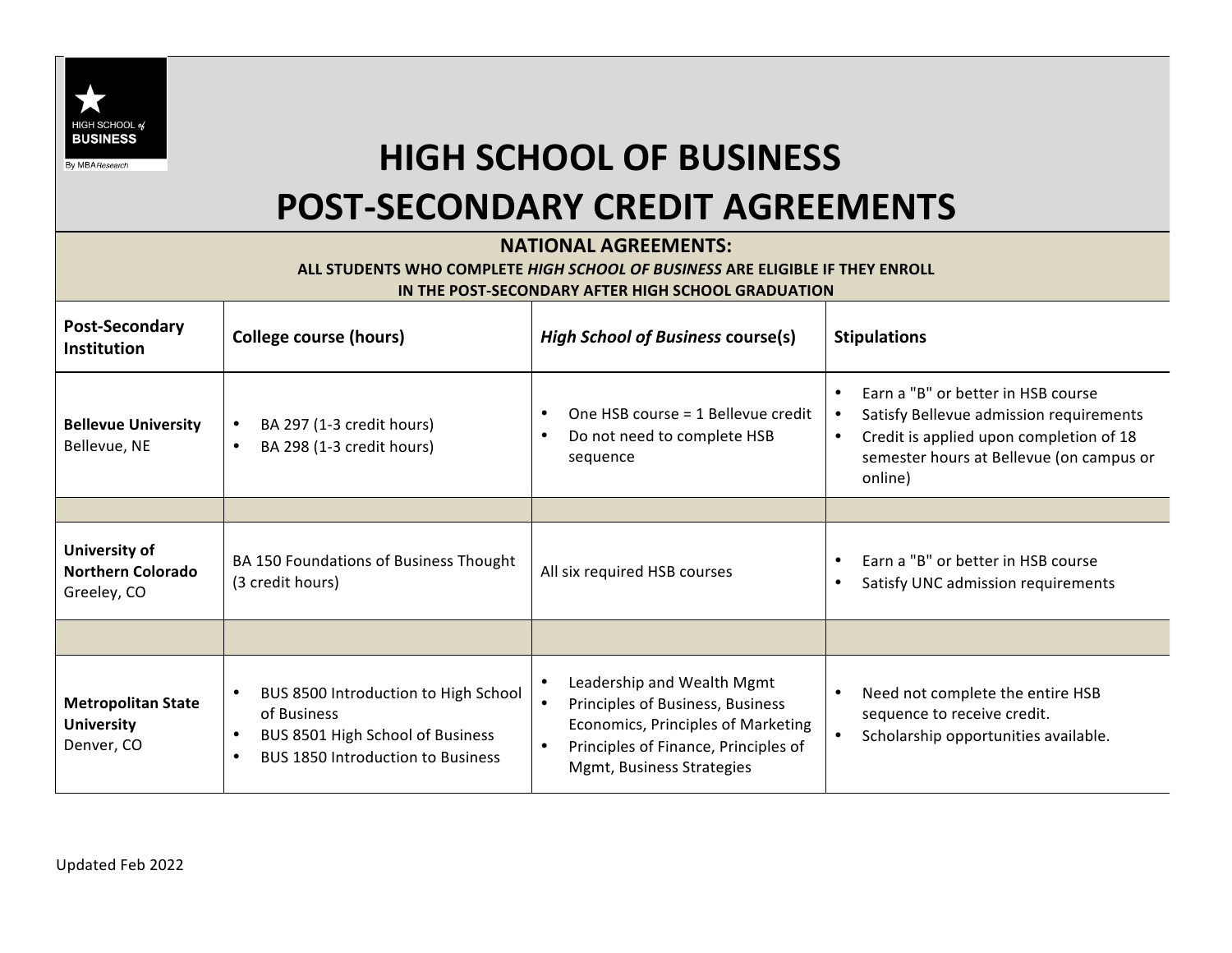| <b>NATIONAL AGREEMENTS (cont'd):</b><br>ALL STUDENTS WHO COMPLETE HIGH SCHOOL OF BUSINESS ARE ELIGIBLE IF THEY ENROLL<br>IN THE POST-SECONDARY AFTER HIGH SCHOOL GRADUATION |                                                                                                                                                                                                                                                                                                                                                                                |                                                                                                                                                                                 |                                                                                                                                                                                                                     |  |
|-----------------------------------------------------------------------------------------------------------------------------------------------------------------------------|--------------------------------------------------------------------------------------------------------------------------------------------------------------------------------------------------------------------------------------------------------------------------------------------------------------------------------------------------------------------------------|---------------------------------------------------------------------------------------------------------------------------------------------------------------------------------|---------------------------------------------------------------------------------------------------------------------------------------------------------------------------------------------------------------------|--|
| <b>Valley City State</b><br><b>University</b><br>Valley City, ND                                                                                                            | ECON 202 (3 credit hours)<br>MGMT 270 (3 credit hours)<br>$\bullet$<br>BUSI 214 (3 credit hours)                                                                                                                                                                                                                                                                               | <b>Business Economics</b><br>Principles of Management<br><b>Business Strategies</b>                                                                                             | Score 60 or above on the HSB Business<br>$\bullet$<br>Economics final exam<br>Score 65 or above on the HSB Principles of<br>Management final exam<br>Score 70 or above on the HSB Business<br>Strategies final exam |  |
|                                                                                                                                                                             |                                                                                                                                                                                                                                                                                                                                                                                |                                                                                                                                                                                 |                                                                                                                                                                                                                     |  |
| <b>Davenport University</b><br>Grand Rapids, MI                                                                                                                             | BUSN 120 (Intro to Business- 3 credit<br>$\bullet$<br>hours)<br><b>ECON 200 &amp; ECON 201</b><br>$\bullet$<br>(Microeconomics and<br>Macroeconomics-6)<br>MKTG 211 (Marketing Foundations-<br>3)<br><b>GNBS 101 (General Business Elective-</b><br>3)<br>MGMT 211 (Management<br>$\bullet$<br>Foundations-3)<br><b>GNBS101 (General Business Elective-</b><br>$\bullet$<br>3) | <b>Principles of Business</b><br><b>Business Economics</b><br><b>Principles of Marketing</b><br>Principles of Finance<br>Principles of Management<br><b>Business Strategies</b> | Earn a 3.0 GPA or higher in the<br>corresponding course<br>Score 70 or above on the corresponding<br>HSB final exam                                                                                                 |  |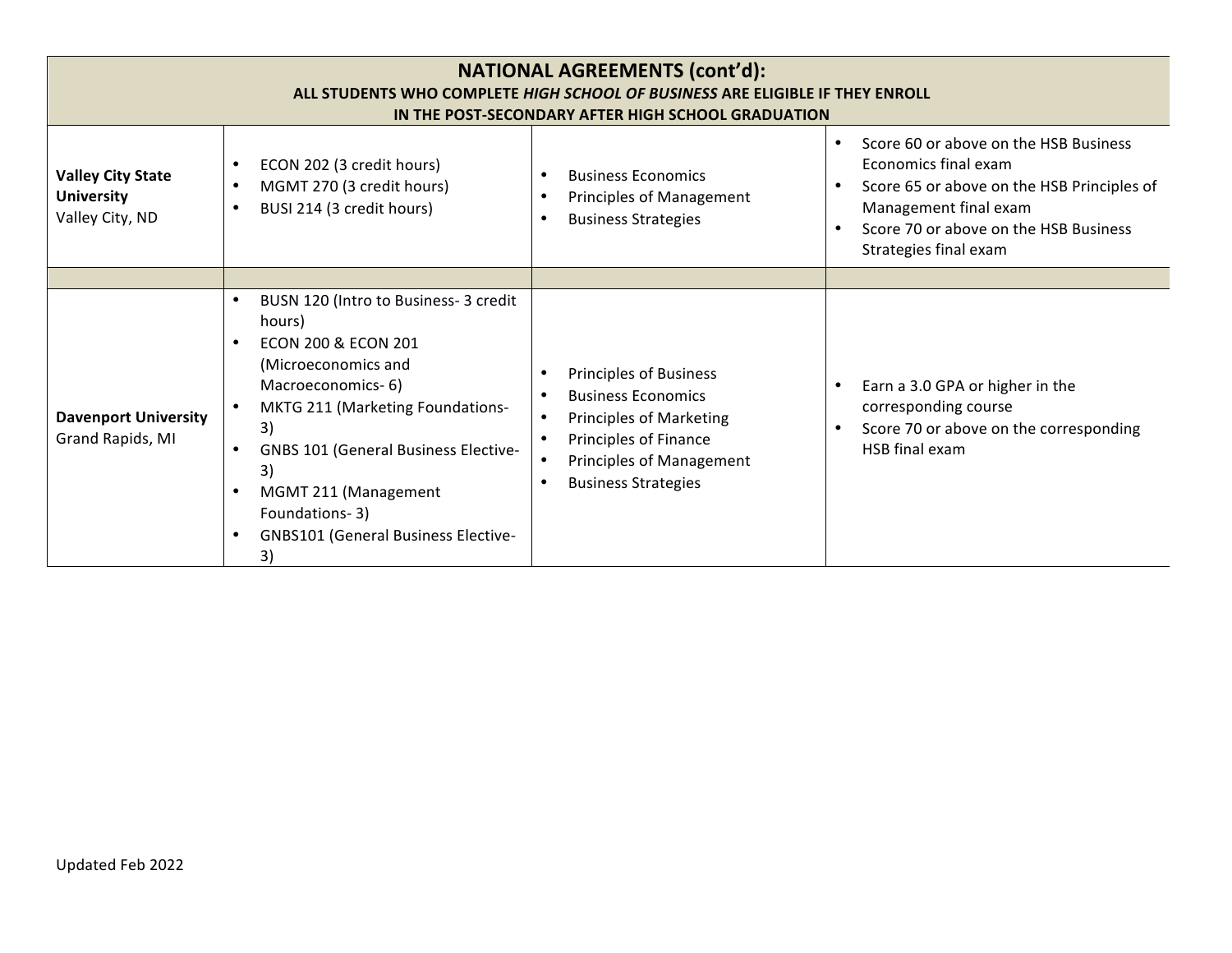| <b>POST-SECONDARY CREDIT AGREEMENTS</b>                                                                                |                                                                                    |                                          |                                                                                                                                                                                                                                                  |  |  |
|------------------------------------------------------------------------------------------------------------------------|------------------------------------------------------------------------------------|------------------------------------------|--------------------------------------------------------------------------------------------------------------------------------------------------------------------------------------------------------------------------------------------------|--|--|
| <b>LOCAL AGREEMENTS:</b><br>BETWEEN A POST-SECONDARY INSTITUTION AND A HIGH SCHOOL THAT OFFERS HIGH SCHOOL OF BUSINESS |                                                                                    |                                          |                                                                                                                                                                                                                                                  |  |  |
| <b>Post-Secondary Institution</b>                                                                                      | College course (hours)                                                             | <b>High School of Business course(s)</b> | <b>Stipulations</b>                                                                                                                                                                                                                              |  |  |
| <b>Kent State University (OH)</b>                                                                                      | <b>BMRT 11006 Business</b><br>Computations (3)<br>BMRT 11000 Intro to Business (3) | All six required HSB courses             | HSB program grade (compilation<br>of course grades) of "B" or better<br>Completion of Kent State<br>admission process within 15<br>months of high school graduation<br>Completion of Kent College Tech<br><b>Prep Articulated Credit Process</b> |  |  |
| <b>Sinclair Community College</b>                                                                                      | MGT 1107: Foundations of Business (3)                                              | All required courses                     | Great Oaks Satellite Schools                                                                                                                                                                                                                     |  |  |

| OTHER LOCAL AGREEMENTS BETWEEN A POST-SECONDARY INSTITUTION AND A HIGH SCHOOL THAT OFFERS HIGH SCHOOL OF BUSINESS |                                                        |              |  |
|-------------------------------------------------------------------------------------------------------------------|--------------------------------------------------------|--------------|--|
| <b>Post-Secondary Partner</b>                                                                                     | <b>High School</b>                                     | <b>State</b> |  |
| Aims Community College                                                                                            | University High School, Greeley West High School       | CO.          |  |
| Arapahoe Community College                                                                                        | Rock Canyon High School, JFK High School (Denver)      | CO.          |  |
| Northeastern Junior College                                                                                       | Holyoke, Merino, Peetz, Wray, Haxtun                   | CO.          |  |
| Hawkeye Community College                                                                                         | Waverly Shell-Rock High                                | ΙA           |  |
| College of Western Idaho                                                                                          | Middleton High School, Payette River Technical Academy | ID           |  |